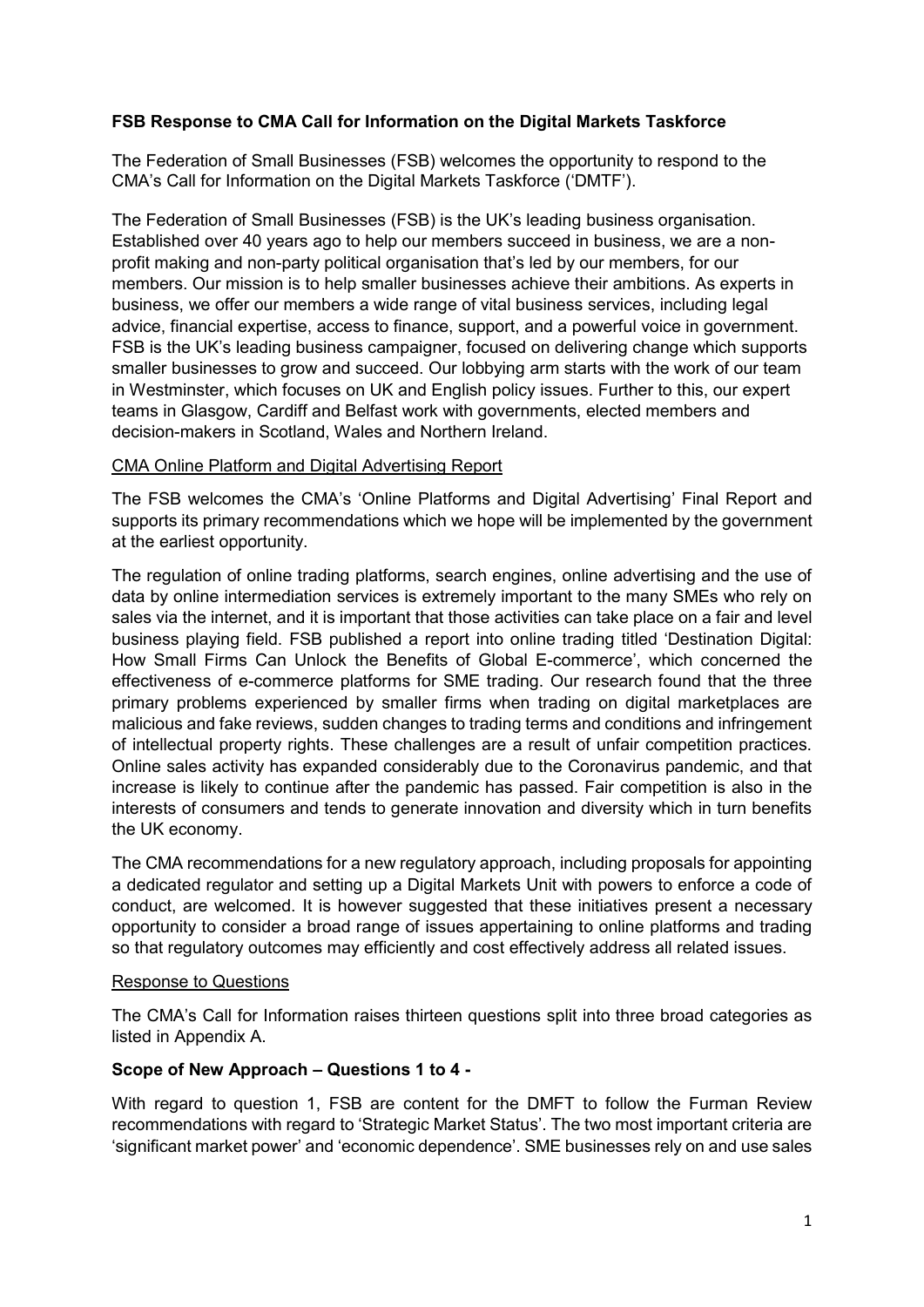platforms where the rules are set by the platform owner without regulation or consultation, and powers of suspension or termination have to date been uncontrolled.

We are entering the initial period of the coming into effect of the EU Online Intermediation Services Regulation 2019 (EU 2019/1150 – 'the Regulation') and the UK Statutory Instrument - Online Intermediation Services for Business (Enforcement) Regulations 2020 (SI 2020/609 – 'the SI') which enables parts of the Regulation. There do however remain a number of obstacles for SME online traders in respect of the Regulation as implemented in the UK by the SI, which may have a significant impact on the fairness of competition and the ability to effectively resolve disputes. If a new regulator is created, it must guarantee the establishment of affordable and effective adjudication or mediation of online trading issues which may not be effectively addressable via the Regulation and SI.

In relation to the questions concerning how criteria or terms should be interpreted, in most cases it will be clear what powers and controls the platform operator possesses from its terms of business and objective evidence as to how they are applied. The relationship between online platform operators and the consumers and businesses which use them is rather different to the relationship between telecoms providers and their users, but the broad regulatory principles stipulating clarity, fairness and the availability of effective dispute or complaint resolution procedures will be the same.

With regard to the evidence required when assessing whether criteria have been met, there are two points. First, any single infringement of regulatory provisions may have a significant and sometimes fatal effect on the business of an SME, and so some effective and affordable individual remedies must be available to any business affected. Secondly, in terms of wider regulatory considerations and deployment of powers, there must be a higher threshold in order to justify action, but defining when the appropriate threshold has been reached is difficult, so there will inevitably have to be flexibilities in the application of the overarching principles that are set down.

With regard to question 2, assuming SMS designation criteria are flexible enough to enable all present operators and future as yet unknown platform services to be embraced and guard against avoidance by commercial fragmentation, we would support the concepts that there should be remedies available beyond a code of conduct, and that the activities of the whole of a corporate group should potentially be embraced. Confining controls to only a subset of an operator's activities may be problematic if drafted too narrowly, and future developments in digital commerce may be very different from those known at present, so the regulation must be wide and flexible enough to embrace all of those activities which are unfair and anticompetitive.

Question 3 raises potentially wide issues. Whilst there is EU Unfair Commercial Practices law protecting consumers, to date the UK has not felt it necessary to codify or expand controls on unfair commercial practices so far as they affect other businesses. Perhaps the time has come for that to be changed. Certainly, a pro-competition approach moves in that direction and should rebalance the relative positions of the major market players and SMEs. Similarly, whilst treating SMEs (or some classes of SME such as micro businesses) as if they were consumers has been considered by the EU from time to time, no action has yet been taken. Perhaps now is the time for change in this respect as well. The criteria relating to any pro-competition obligation or duty of care imposed on operators need to embrace both B2C and B2B agreements and transactions.

With regard to question 4, it is overwhelmingly clear that many SMEs have adapted to the COVID-19 pandemic by expanding their online offerings, many of which are via online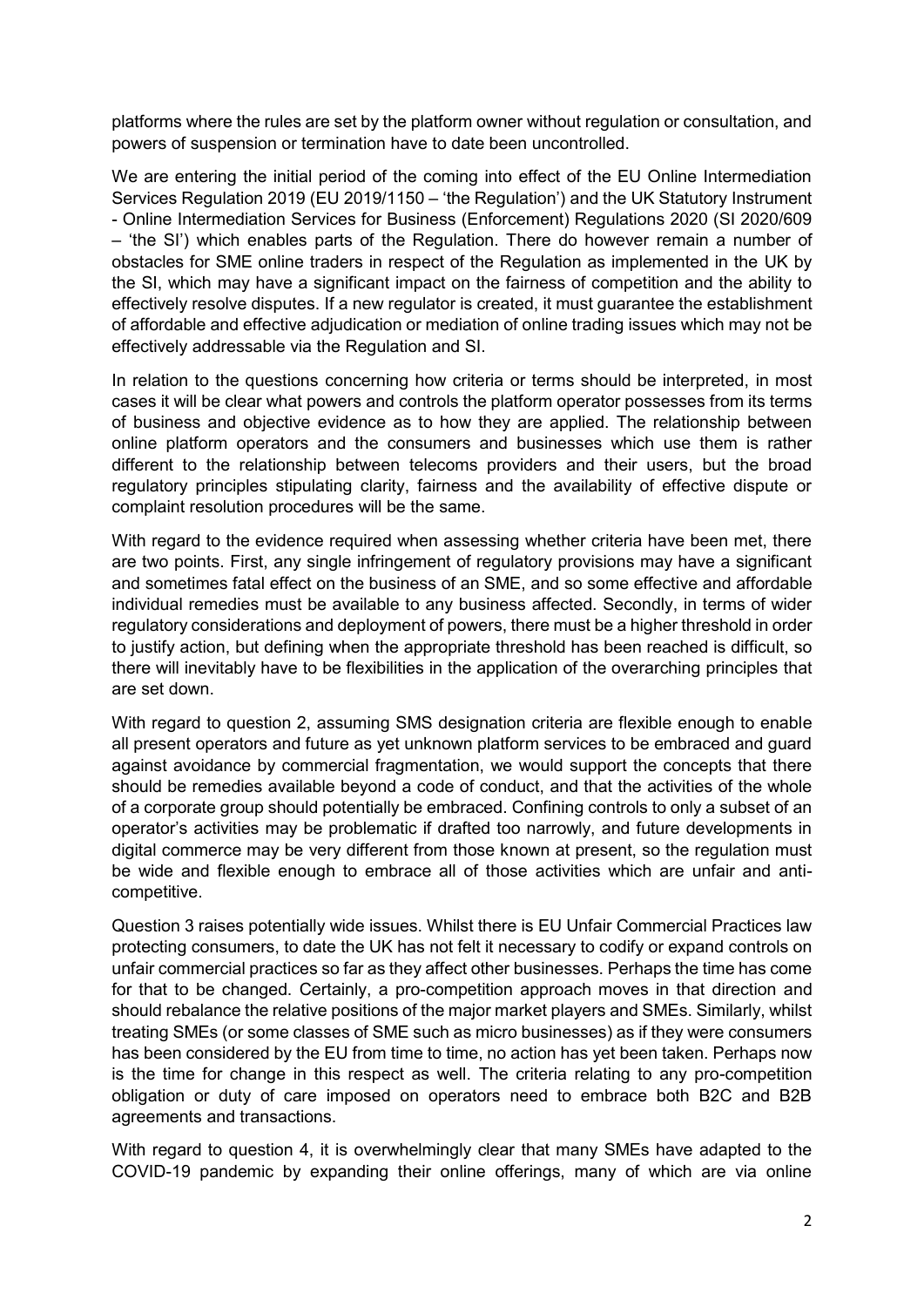platforms and rely upon online intermediation services to achieve prominence/profile within their market.

### **Remedies for addressing harm – Questions 5 to 9 -**

First, it is imperative that the mechanisms for enforcement of whatever regulatory regime is put in place are accessible to individual businesses and are clear, quick, simple and affordable. Whilst a Code of Conduct would be welcomed, the world of online trading is a fastmoving river of commerce in respect of which, the absence of a quick lifeboat procedure being available to business to resolve user issues, may be extremely damaging or fatal. Enforcement of a Code of Conduct by a regulator is usually a slow moving and evidence accumulative process. SME businesses need clear rights and clear and affordable avenues for their enforcement.

In relation to dispute resolution generally, we have suggested elsewhere that it is a matter of urgency that the UK government look at the whole of the current dispute resolution landscape so far as SMEs and lower value disputes are concerned, both with regard to online trading related issues and generally. Dispute resolution processes for all businesses must be fit for digital commerce in the 21<sup>st</sup> Century. Long established formal processes are no longer fast enough, affordable or appropriate. A root and branch review should include consideration of a wide range of options including available or desirable ombudsman and regulator possibilities.

There are many anti-competitive circumstances arising in respect of online platforms, the most obvious of which is the behaviour of platform operator's sister operations competing with its business users on its own platform. This possibility is enabled by use of platform sales data informing sister company product decisions. Otherwise, aspects of platform dispute resolution procedures have often favoured larger and sometimes global companies whose lawyers or brand management agents have successfully suppressed competition. The context of this letter does not permit space for detailed elaboration.

We agree that a Code of Conduct is a necessary tool and it must contain high level objectives and principles that are sufficient to embrace all 'bad actors' and any future developments in the digital commercial world. Supporting guidance will be essential to clarify what is expected of those whose activities are embraced and regulated, and also those who are affected by infringements and as to how they may obtain redress. Certainly, scrutiny of consolidatory mergers in the relevant sectors is essential, as is surveillance of 'significant control' of fragmented and apparently unrelated operations if in fact they behave in concert.

The most important aspect from the SME business standpoint is the provision of effective and affordable remedies in respect of breaches of fair-trading requirements and resolution of disputes. Many online trading disputes will not be resolved by the complaints or mediation procedures set out in the EU Regulation. Online platforms may suspend or terminate listings rather than preserve the status quo on the basis that if they do not, they might potentially be held liable to any valid complainant whose rights are alleged to have been infringed (whether that be true or not). This effectively gives the party making the complaint the benefit of a quasi-injunction without having to go to court.

The EU Regulation says nothing about preserving the status quo pending the outcome of complaints or mediation and SMEs will therefore be left with the court option which they cannot afford. If parties to a dispute continue to disagree after following the Regulation's complaints and mediation procedures, preservation of the status quo thereafter would oblige the party making the allegation to resort to the court process, and if successful will be entitled injunction and compensation. If they are unsuccessful, the other party will not suffer any loss and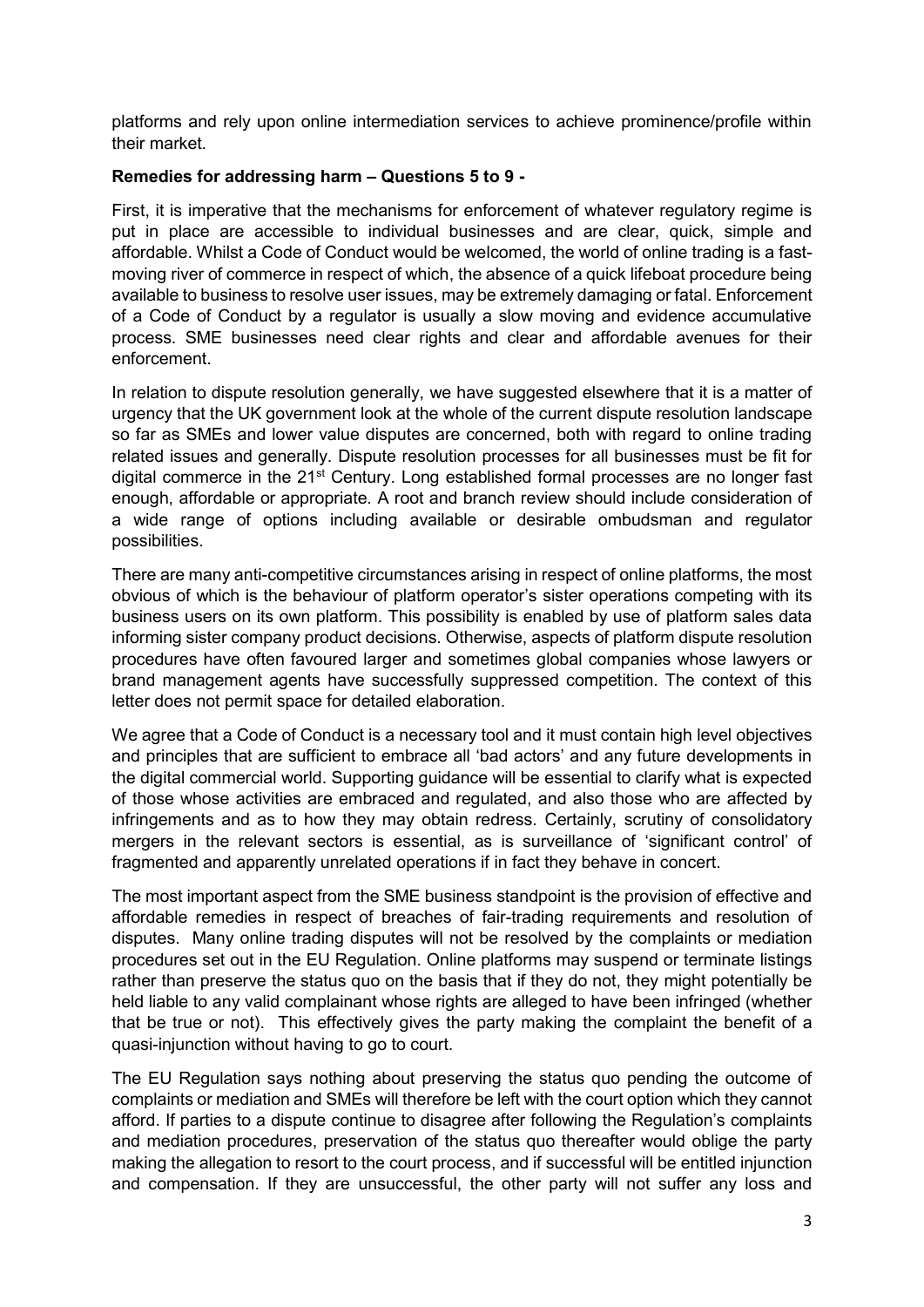damage which would arise from suspension or de-listing. Provision could be made for online platforms to be absolved from liability when parties are deadlocked and the status quo is preserved pending external resolution, which would be less damaging to SMEs than the current 'presumed guilty until proven innocent' approach, which tends to favour larger businesses including global corporations who are often the complainants trying to exterminate competition.

With regard to the question on market power, platform operators must not be permitted to share detailed user sales data in a manner which enables unfair competition, whether by their own sister operations or otherwise. That sales data should as a default position be confidential to the user/seller. Platforms must be forbidden from obliging users to allow detailed data sharing, though it may be possible to frame rules which allow anonymised aggregate data sharing provided commercially sensitive information is not thereby disclosed. Question 9 refers at the third bullet point to 'consumer' control of data (presumably personal data). There should also be reference to platform business user's ability to control use of 'commercially sensitive data'.

The last bullet point of question 9 addresses the role of open or common standards. We have touched upon the possibility of 'unfair commercial practices' or 'SMEs treated as consumers' above.

Of course, tools are required to tackle competition issues, and the ability to take pre-emptive action in specified circumstances where a fair market risked being significantly undermined would seem reasonable and necessary, although the detail will require careful drafting to ensure certainty and enforceability.

# **Procedure and structure of new pro-competition approach – Questions 10 to 12 -**

The question 10 characteristics of speed, flexibility, clarity and certainty are, as we have observed above, essential. To those characteristics we would add simplicity and affordability, in particular with regard to remedies and enforcement mechanisms. If a new regulatory regime does not enable SMEs, who form well over 90% in number of UK businesses and who are increasingly relying on trade online, to effectively and affordably address business related issues arising from online trading, then that regime will significantly harm the prospects of those SMEs and the UK economy.

## Additional points

With regard to matters not specifically raised with the Call for Information questions, FSB take the view that the EU Regulation and UK implementing Statutory Instrument, although new and untried, could be improved. It is unclear to what extent the DMTF exercise involves incorporation of the requirements outlined in the EU Regulation. The most important aspects of online intermediation services usage by SMEs are that the terms are fair (especially in relation to Search Engine ranking) and that there is an efficient and cost-effective dispute resolution mechanism. Many disputes can be very damaging to SMEs, but do not justify expensive court action to resolve them, which would be disproportionate and therefore not commercially viable. The Statutory Instrument could irrespective of the DMTF mission usefully be amended and expanded to increase the matters falling within the newly created 'breach of duty' provision, and by prescribing effective and affordable ADR options.

## Next steps

FSB would be happy to expand upon any of the above-mentioned points and elaborate other online trading issues, if that would be helpful. Compelling fair commercial behaviour and